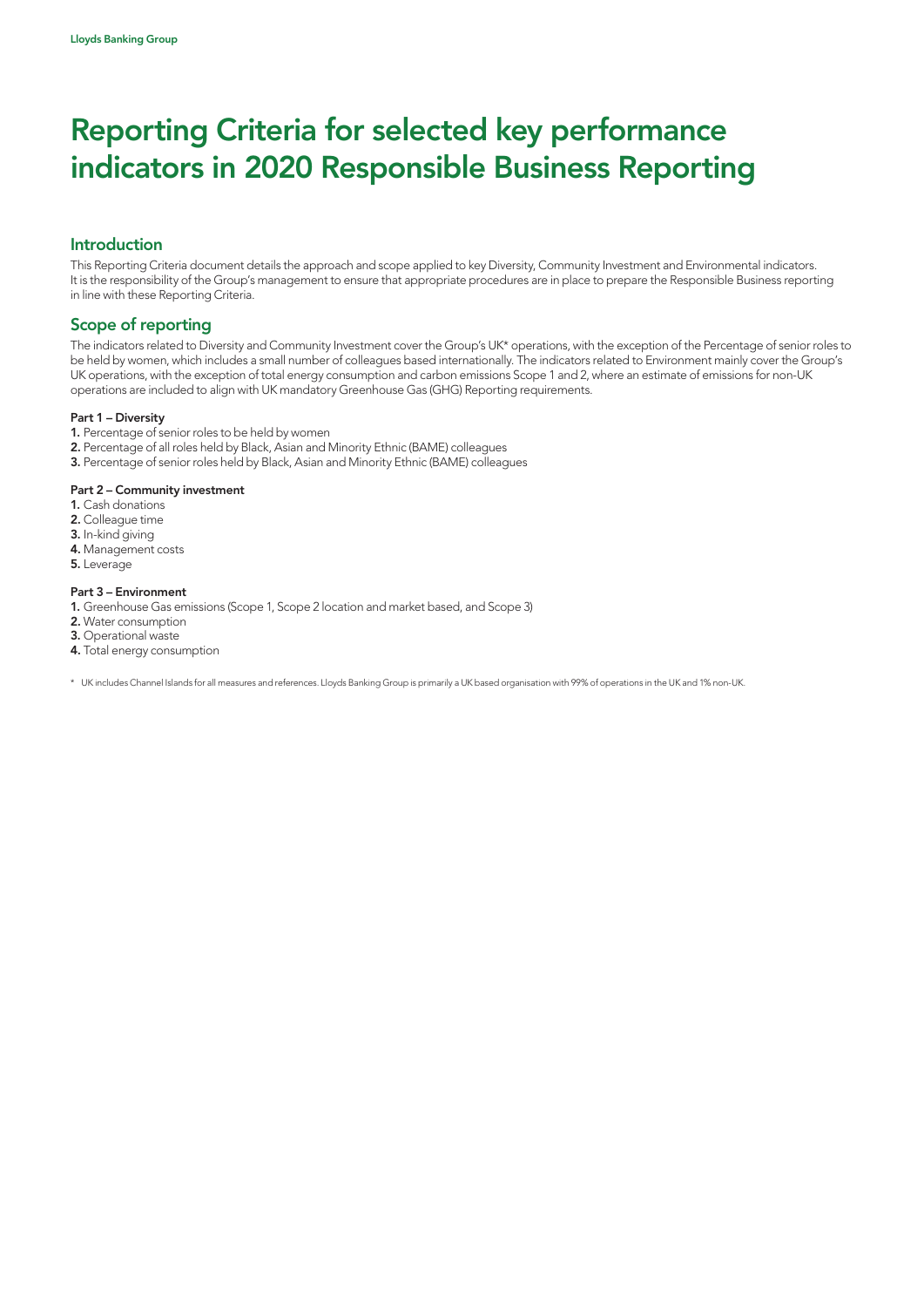**Continued** 

## Part 1 – Diversity

| <b>PARAMETER: PERCENTAGE OF SENIOR ROLES TO BE HELD BY WOMEN</b> |                                                                                                                                                                                                                                                                                                                                                                                            |
|------------------------------------------------------------------|--------------------------------------------------------------------------------------------------------------------------------------------------------------------------------------------------------------------------------------------------------------------------------------------------------------------------------------------------------------------------------------------|
| Assurable<br><b>Metric</b>                                       | Percentage of senior (Grade F+) roles to be held by women.                                                                                                                                                                                                                                                                                                                                 |
| <b>Definition</b>                                                | Senior roles held by women: The total number of females at Grades F+. Grades at F+ are F, G, H, J, SE, ED (F being the lowest of these).                                                                                                                                                                                                                                                   |
| Scope                                                            | Calculation is based on headcount, not FTE (full-time employee value) as at 31/12/2020. Data source is HR system (Workday) which<br>contains details of all permanent colleagues. It includes international colleagues, those on parental/maternity leave, absent without<br>leave (AWOL) and long-term sick. Excludes contractors, Group non-executive directors, temps and agency staff. |
| <b>Units</b>                                                     | Percentage                                                                                                                                                                                                                                                                                                                                                                                 |
| Method                                                           | The total number of females at Grades F+ is divided by the total population of colleagues at Grades F+.                                                                                                                                                                                                                                                                                    |
| Source                                                           | Data is sourced from the HR team which has an automated feed from the systems mentioned above.                                                                                                                                                                                                                                                                                             |

#### PARAMETER: PERCENTAGE OF ALL ROLES HELD BY BLACK, ASIAN AND MINORITY ETHNIC COLLEAGUES

| Assurable<br><b>Metric</b> | Percentage of all roles held by Black, Asian and Minority Ethnic (BAME) colleagues.                                                                                                                                                                                                                                                                                                                                                                                                                                                                                                                                                                                                          |
|----------------------------|----------------------------------------------------------------------------------------------------------------------------------------------------------------------------------------------------------------------------------------------------------------------------------------------------------------------------------------------------------------------------------------------------------------------------------------------------------------------------------------------------------------------------------------------------------------------------------------------------------------------------------------------------------------------------------------------|
| <b>Definition</b>          | Roles held by BAME colleagues: The total number of colleagues at any Grade who identify as Black, Asian or Minority Ethnic.                                                                                                                                                                                                                                                                                                                                                                                                                                                                                                                                                                  |
| Scope                      | Calculation is based on headcount, not FTE as at 31/12/2020. Data source is HR system (Workday) which contains details of all<br>permanent colleagues. It includes MBNA, those on parental/maternity leave, AWOL and long-term sick. Excludes international<br>colleagues, contractors, Group non-executive directors, temps and agency staff. Ethnicity is a data field which is voluntary<br>to complete on Workday. In order to be classified as BAME, a colleague must have positively selected a relevant option<br>(e.g. Black African). The in-scope population for the calculation includes all colleagues, irrespective of whether they have<br>completed the ethnicity data field. |
| <b>Units</b>               | Percentage                                                                                                                                                                                                                                                                                                                                                                                                                                                                                                                                                                                                                                                                                   |
| Method                     | The total number of colleagues who have identified as BAME is divided by the total population of colleagues.                                                                                                                                                                                                                                                                                                                                                                                                                                                                                                                                                                                 |
| Source                     | Data is sourced from the HR team which has an automated feed from the systems mentioned above.                                                                                                                                                                                                                                                                                                                                                                                                                                                                                                                                                                                               |

| PARAMETER: PERCENTAGE OF SENIOR ROLES HELD BY BLACK, ASIAN AND MINORITY ETHNIC COLLEAGUES |                                                                                                                                                                                                                                                                                                                                                                                                                                                                                                                                                                                                                                                                                              |
|-------------------------------------------------------------------------------------------|----------------------------------------------------------------------------------------------------------------------------------------------------------------------------------------------------------------------------------------------------------------------------------------------------------------------------------------------------------------------------------------------------------------------------------------------------------------------------------------------------------------------------------------------------------------------------------------------------------------------------------------------------------------------------------------------|
| Assurable<br><b>Metric</b>                                                                | Percentage of senior (Grade F+) roles held by Black, Asian and Minority Ethnic (BAME) colleagues.                                                                                                                                                                                                                                                                                                                                                                                                                                                                                                                                                                                            |
| <b>Definition</b>                                                                         | Senior roles held by BAME colleagues: The total number of colleagues at Grades F+ who identify as Black, Asian or Minority Ethnic.<br>Grades at F+ are F, G, H, J, SE, ED (F being the lowest of these).                                                                                                                                                                                                                                                                                                                                                                                                                                                                                     |
| Scope                                                                                     | Calculation is based on headcount, not FTE as at 31/12/2020. Data source is HR system (Workday) which contains details of all<br>permanent colleagues. It includes MBNA, those on parental/maternity leave, AWOL and long-term sick. Excludes international<br>colleagues, contractors, Group non-executive directors, temps and agency staff. Ethnicity is a data field which is voluntary<br>to complete on Workday. In order to be classified as BAME, a colleague must have positively selected a relevant option<br>(e.g. Black African). The in-scope population for the calculation includes all colleagues, irrespective of whether they have<br>completed the ethnicity data field. |
| <b>Units</b>                                                                              | Percentage                                                                                                                                                                                                                                                                                                                                                                                                                                                                                                                                                                                                                                                                                   |
| Method                                                                                    | The total number of colleagues who have identified as BAME at Grades F+ is divided by the total population of colleagues at<br>Grades F+.                                                                                                                                                                                                                                                                                                                                                                                                                                                                                                                                                    |
| Source                                                                                    | Data is sourced from the HR team which has an automated feed from the systems mentioned above.                                                                                                                                                                                                                                                                                                                                                                                                                                                                                                                                                                                               |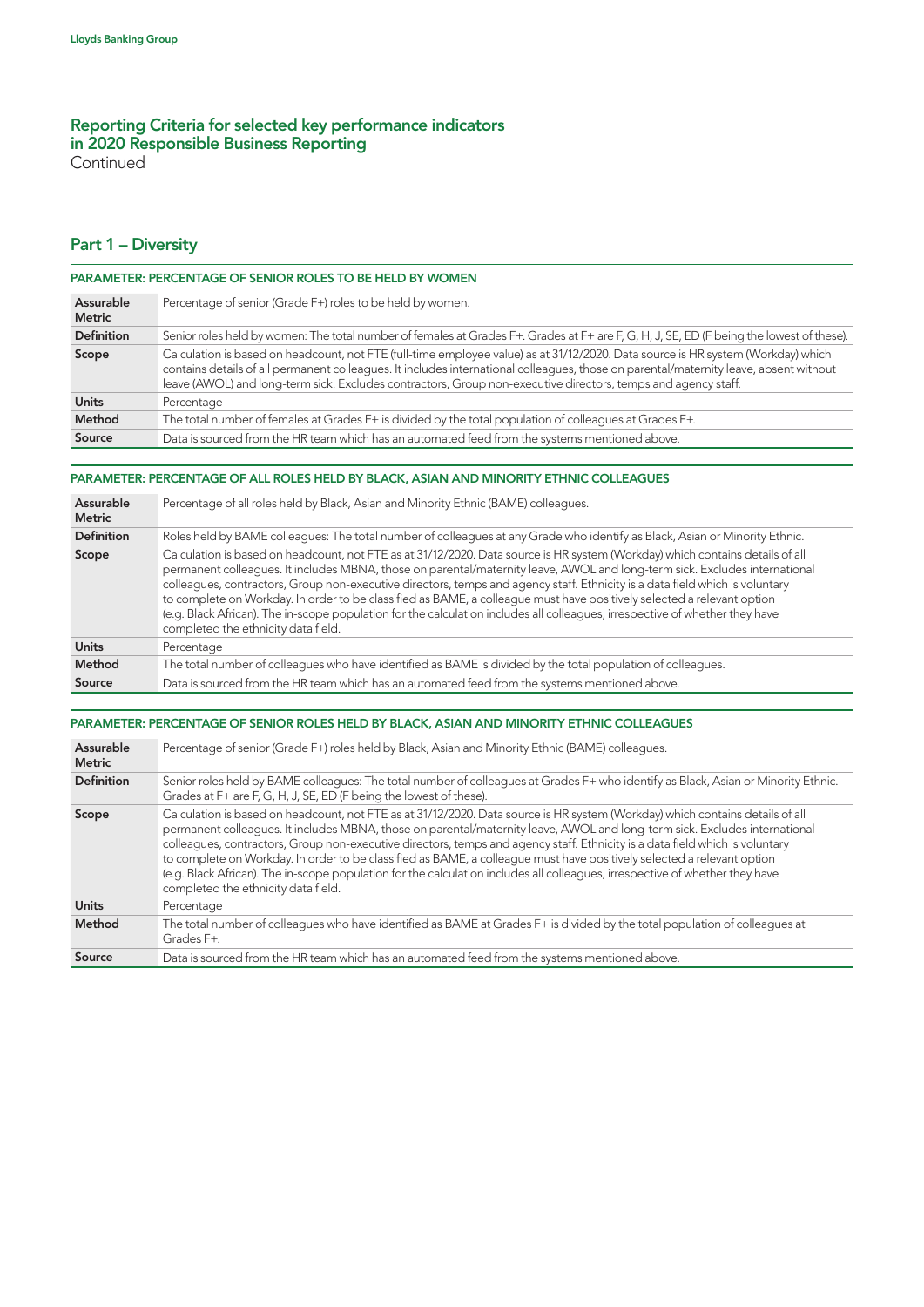**Continued** 

## Part 2 – Community Investment

#### Scope of reporting

The indicators relate to Community Investment covering the Group's UK\* operations. We use the Business for Societal Impact (B4SI) measurement framework to define our corporate community investment in a clear, consistent and robust way. The B4SI measurement framework and guidelines provide a global standard for measuring Corporate Community Investment.

Community Investment is the total amount invested in Communities by the Group. This includes all charitable and voluntary donations and engagement with charitable organizations/activities/causes that extend beyond our core business activities.

#### PARAMETER: CASH DONATIONS

| <b>Definition</b> | The gross monetary amount from the Group in support of a community organization/project/cause.                                                                                                                                                                                               |
|-------------------|----------------------------------------------------------------------------------------------------------------------------------------------------------------------------------------------------------------------------------------------------------------------------------------------|
| Scope             | Covers the investment by your division in the UK during the reporting period 1 January 2020 to 31 December 2020.                                                                                                                                                                             |
|                   | It Includes:                                                                                                                                                                                                                                                                                 |
|                   | • Direct donations/grants to charitable organizations or activities or programmes that benefit the community                                                                                                                                                                                 |
|                   | Social sponsorship of cultural events or institutions that promote community and health benefits                                                                                                                                                                                             |
|                   | • Membership and subscriptions to organisations that benefit communities through ethical practices including sustainability                                                                                                                                                                  |
|                   | ● Covering the expenses of employee involvement in these activities                                                                                                                                                                                                                          |
|                   | <b>O</b> Grants made to the Foundations                                                                                                                                                                                                                                                      |
|                   | • Budgets used to manage responsible business activity and external program delivery costs (current and legacy)                                                                                                                                                                              |
| <b>Units</b>      | f Sterling                                                                                                                                                                                                                                                                                   |
| Method            | Data is collated by the Responsible Business team. The amount of money donated to the Foundations is calculated by Group<br>Finance and advised to Lloyds Banking Group each year.                                                                                                           |
| Source            | The information is provided by programme leads and colleagues who manage budgets and includes internal financial reporting,<br>invoices paid and bank account balances/transactions. Foundations donations data is collated by the Foundations and sent to the<br>Responsible Business team. |

## PARAMETER: COLLEAGUE TIME

| <b>Definition</b> | This is the monetary equivalent value of colleagues' time when they volunteer.                                                                                  |
|-------------------|-----------------------------------------------------------------------------------------------------------------------------------------------------------------|
| Scope             | Applies to all colleagues across the Group that are UK based. It covers the reporting period 1 January 2020 to 31 December 2020.                                |
|                   | It Includes:                                                                                                                                                    |
|                   | • Employee volunteering during working hours as recorded in the Volunteering Management System*                                                                 |
|                   | Supervision of work experience placements (Salary of supervisor)                                                                                                |
| <b>Units</b>      | f Sterling                                                                                                                                                      |
| Method            | To calculate the value of employee volunteering to a monetary value we multiply the average Group colleague hourly rate by the<br>number of volunteering hours. |
| Source            | The total annual cost of colleagues i.e. average hourly rate is sourced from the Group's HR team.                                                               |
|                   | The number of volunteering hours completed is taken from the Group's Volunteering Management System (VMS).                                                      |

\* UK includes Channel Islands for all measures and references. Lloyds Banking Group is primarily a UK based organisation with 99% of operations in the UK and 1% non-UK.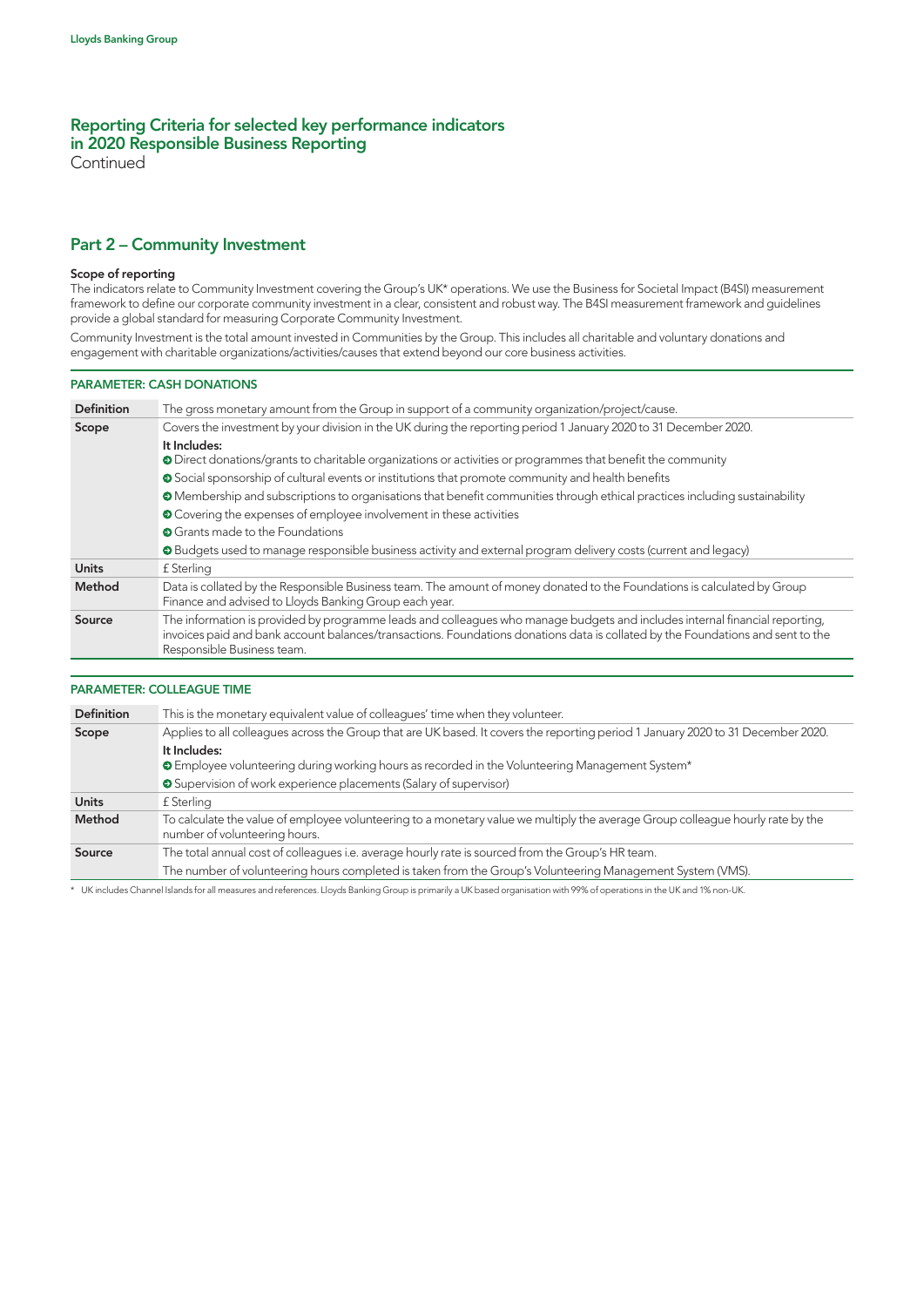Continued

## PARAMETER: IN-KIND GIVING

| <b>Definition</b> | The monetary equivalent (cost) to the company of non-cash resources to a community group or activity, including equivalent value<br>of any colleagues seconded to support a community organisation.             |
|-------------------|-----------------------------------------------------------------------------------------------------------------------------------------------------------------------------------------------------------------|
| Scope             | Covers the reporting period 1 January 2020 to 31 December 2020.                                                                                                                                                 |
|                   | It includes:                                                                                                                                                                                                    |
|                   | O Using the Group's in-house training and recruitment resources to benefit a community organisation                                                                                                             |
|                   | O Use of vacant company premises/resources by a community organization                                                                                                                                          |
|                   | • Contribution of products or other assets                                                                                                                                                                      |
|                   | • Revenue forgone by the company by providing services for the benefit of a community organization, pro bono/discounted<br>professional services                                                                |
|                   | Social Banking (Vulnerable customer propositions)                                                                                                                                                               |
| <b>Units</b>      | £ Sterling                                                                                                                                                                                                      |
| Method            | The training, recruitment resources and premises costs are valued at cost to the company from the services shared or donated,<br>not the market value the beneficiary would have had to pay in the open market. |
| Source            | The monetary equivalent for the training and recruitment element is an agreed value between the Group and the Community organisation.                                                                           |
|                   | Premises costs are sourced from the Group Property systems.                                                                                                                                                     |
|                   | The average salary and staff costs value is provide by the Group HR team.                                                                                                                                       |

## PARAMETER: MANAGEMENT COSTS

| <b>Definition</b> | The monetary equivalent value of employee salaries for managing the Responsible Business programmes/activity including internal<br>programme management and advertising costs.                       |
|-------------------|------------------------------------------------------------------------------------------------------------------------------------------------------------------------------------------------------|
| Scope             | Applies to all UK based colleagues and covers the reporting period 1 January 2020 to 31 December 2020.                                                                                               |
|                   | It includes:                                                                                                                                                                                         |
|                   | • Salaries, benefits and overheads incurred in supporting colleagues deliver Responsible Business activity                                                                                           |
|                   | • Budgets used to manage responsible business activity and internal program delivery costs (current and legacy)                                                                                      |
|                   | Research, communications and advertising spend                                                                                                                                                       |
| <b>Units</b>      | f Sterling                                                                                                                                                                                           |
| Method            | Management costs are the activities undertaken by colleagues that are required to deliver the programmes and the communications<br>associated to raise awareness.                                    |
|                   | Costs are based on the programme resources required for operating programmes, the average annual salary and staff costs<br>including pensions and employer national insurance.                       |
|                   | Do count only the proportion of costs (i.e. salaries, overheads, expenses) relating to the time spent managing the program,<br>if management of the program/activity is only part of a person's job. |
| Source            | The number and details of employees within this scope will be submitted by each individual division. The total annual cost of<br>colleagues is sourced from the Group's HR team.                     |
|                   | All other Management costs are provided by divisional programme leads and colleagues within divisions who manage budgets and<br>includes internal financial reporting.                               |

## PARAMETER: LEVERAGE

| <b>Definition</b> | This is the measure of any additional resources contributed to a community organization or activity that come from sources other<br>than the company. The monetary amount from the Group's employees or customers that support external community organisations.                                                                                 |
|-------------------|--------------------------------------------------------------------------------------------------------------------------------------------------------------------------------------------------------------------------------------------------------------------------------------------------------------------------------------------------|
| Scope             | Covers the investment by the Group's employees in the UK.                                                                                                                                                                                                                                                                                        |
|                   | It covers the reporting period 1 January 2020 to 31 December 2020.                                                                                                                                                                                                                                                                               |
|                   | It includes:                                                                                                                                                                                                                                                                                                                                     |
|                   | • Charitable giving leveraged through Group-led programmes, schemes or other activity                                                                                                                                                                                                                                                            |
|                   | <b>O</b> Payroll giving                                                                                                                                                                                                                                                                                                                          |
|                   | <b>O</b> Rectification Grants                                                                                                                                                                                                                                                                                                                    |
|                   | It excludes:<br>Matched giving provided by the Group's associated Foundations which is captured and reported separately under grants to the<br>Foundations (Lloyds Bank Foundation for England and Wales, Halifax Foundation for Northern Ireland, Lloyds Bank Foundation<br>for the Channel Islands, Bank of Scotland Foundation for Scotland.) |
| <b>Units</b>      | £ Sterling                                                                                                                                                                                                                                                                                                                                       |
| Method            | Data is collated by the Responsible Business team.                                                                                                                                                                                                                                                                                               |
| Source            | The information is provided by the programme leads who collect data on funds raised by employees, customers and the Foundations.                                                                                                                                                                                                                 |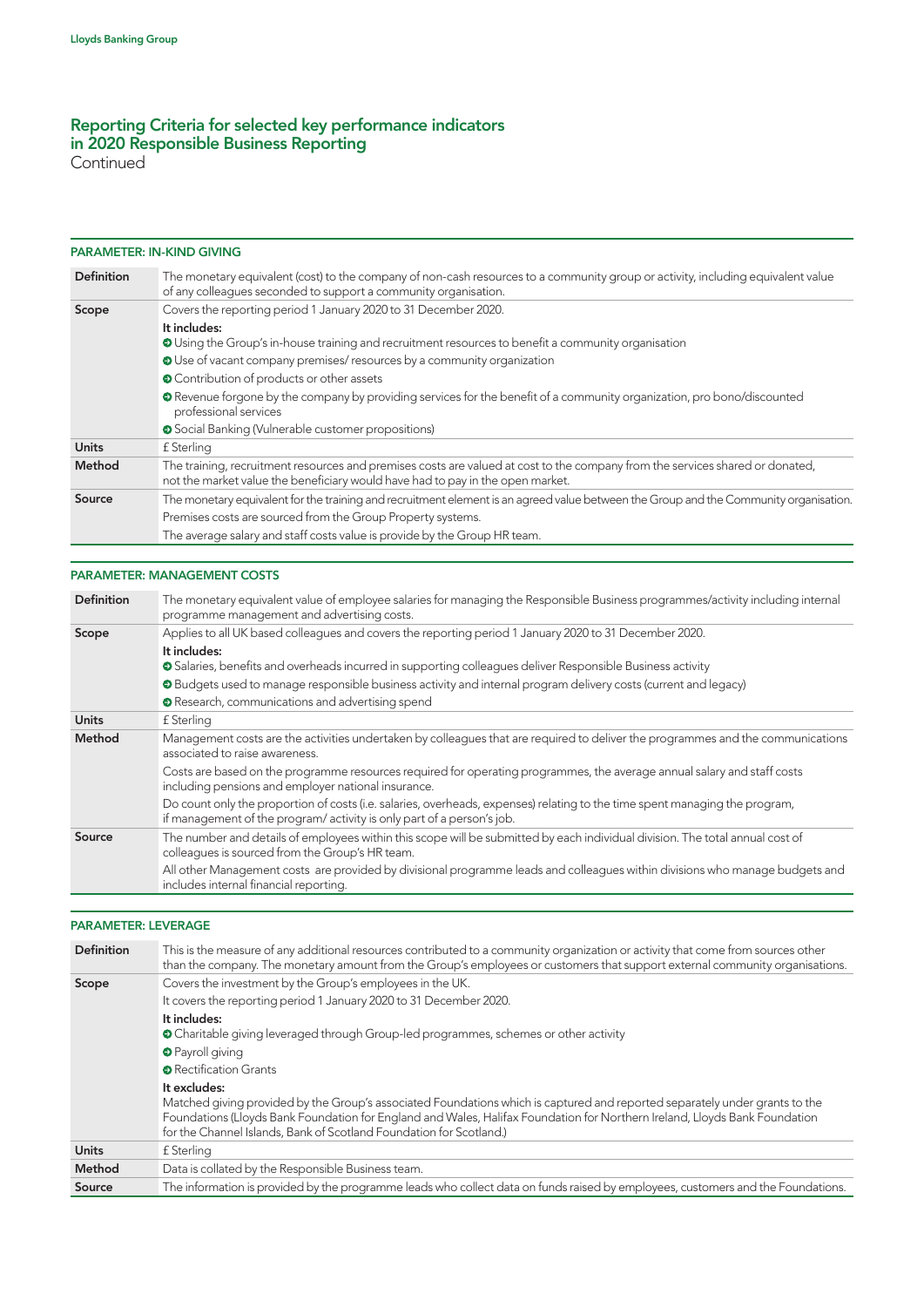Continued

## Part 3 – Environment

#### Reporting period

Our Environmental indicators are reported annually from 1 October 2019 to 30 September 2020. This reporting period is used to allow more accurate information to be received from our utility and business travel suppliers ahead of our external reporting.

#### 1. Greenhouse Gas emissions (Scope 1, 2 and 3)

Greenhouse Gas emissions reported by the Group are generated by the business travel we undertake and the energy we use on our sites as defined by the GHG Protocol. We report the data under Scopes 1, 2 and 3. Carbon emissions are reported in line with the UK's Streamlined Energy and Carbon Reporting Initiative (SECR) framework, which builds upon the requirements within the Mandatory GHG Reporting previously in place. Scope 2 emissions figures have been calculated, using the location based and the market based methodology, in line with the GHG Protocol's dual reporting guidance. We report emissions of all Kyoto gases in terms of CO $_2$  equivalent tonnes (CO $_2$ e).

Where possible emissions factors have been sourced from the UK's Department for Business, Energy and Industrial Strategy (BEIS) publications, which was previously managed by the UK's Department for Environment, Food and Rural Affairs (DEFRA). Factors applied change on a calendar year basis, as per BEIS/DEFRA published guidance.

#### PARAMETER: SCOPE 1

| <b>Definition</b>        | Scope 1 covers: emissions generated from the gas and oil used in all the buildings the Group operates from (UK and International);<br>emissions generated from UK company owned vehicles used for business; and fugitive emissions arising from the use of air<br>conditioning and chiller/refrigerant plant to service the Group's UK property portfolio (operational boundary).                                                                                                                                                                                                                                                                                                                                                                                                         |
|--------------------------|-------------------------------------------------------------------------------------------------------------------------------------------------------------------------------------------------------------------------------------------------------------------------------------------------------------------------------------------------------------------------------------------------------------------------------------------------------------------------------------------------------------------------------------------------------------------------------------------------------------------------------------------------------------------------------------------------------------------------------------------------------------------------------------------|
| Scope                    | The reporting period is 1 October 2019 to 30 September 2020.                                                                                                                                                                                                                                                                                                                                                                                                                                                                                                                                                                                                                                                                                                                              |
|                          | We report emissions arising from activities for which we are responsible. Our reporting scope is against an operational boundary<br>(definition above). The data is for UK and International properties and UK fleet business travel only.                                                                                                                                                                                                                                                                                                                                                                                                                                                                                                                                                |
| <b>Units</b>             | $CO2e$ tonnes                                                                                                                                                                                                                                                                                                                                                                                                                                                                                                                                                                                                                                                                                                                                                                             |
| Method                   | Energy Data (Gas and Oil) - Core UK sites where the Group holds the energy supply contract directly with the supplier. Energy<br>data for Core UK sites is managed by our Facilities Management (FM) partner who uploads the information to the Group's central<br>environmental system supplied by Credit 360, which then calculates the CO <sub>2</sub> e generated using the BEIS 2020 emission factors.                                                                                                                                                                                                                                                                                                                                                                               |
|                          | The amounts of gas (in kWh) and oil (in litres) are received directly from suppliers' invoices.                                                                                                                                                                                                                                                                                                                                                                                                                                                                                                                                                                                                                                                                                           |
|                          | We use a combination of historical consumption trends, forward-projected patterns of usage and budget forecasts to report on<br>accruals to fit in with unbilled periods by the gas suppliers.                                                                                                                                                                                                                                                                                                                                                                                                                                                                                                                                                                                            |
|                          | No estimated/accrual data is applied to oil, as all oil figures are reported according to the month in which it is delivered to site.                                                                                                                                                                                                                                                                                                                                                                                                                                                                                                                                                                                                                                                     |
|                          | If no data is available for a Core site in a given period, yet the site is known to still be active within our portfolio according to our<br>internal property database, we will use the consumption data reported in the equivalent period previous year as an approximate.                                                                                                                                                                                                                                                                                                                                                                                                                                                                                                              |
|                          | Shadow/landlord sites, including Non-UK sites - this is the term we use for sites where the Group does not hold the energy supply<br>contract directly with the supplier.                                                                                                                                                                                                                                                                                                                                                                                                                                                                                                                                                                                                                 |
|                          | As the Group is not billed directly for energy consumed in these sites, we do not have full visibility of consumption data. To allow<br>emissions relating to these sites to be included within our emissions reporting for 2020, an estimation using an average gas<br>consumption level per occupied square metre (obtained from sites where the Group holds the energy supply contract direct with<br>the supplier) has been calculated and applied based on each site's location.                                                                                                                                                                                                                                                                                                     |
|                          | <b>Fugitive emissions</b><br>Fugitive emissions for Lloyds Banking Group arise from the use of air conditioning and chiller/refrigerant plant to service our UK<br>property portfolio. Actual data relating to fugitive emissions is not currently collated centrally by the Group, though is available for<br>some of our assets. Therefore, for the 2020 reporting period, these emissions have been estimated based on a register of assets<br>used by our FM partner to maintain and service the assets within the Group's estate. Leakage rates and emissions factors from the<br>2020 Guidelines to BEIS/Department of Energy and Climate Change (DECC's) GHG emissions factors have been applied to each<br>asset on the register according to the gas type used within the asset. |
|                          | Fleet data<br>• The distance travelled in kilometres (kms) for fleet cars is calculated from the Group's expense systems which reimburses<br>colleagues on a cost per km travelled basis                                                                                                                                                                                                                                                                                                                                                                                                                                                                                                                                                                                                  |
|                          | The Group Sourcing travel team manages the fleet data and uploads the information to the Group's central environmental system<br>supplied by Credit 360 which calculates the CO <sub>2</sub> e generated using BEIS 2020 emissions factors                                                                                                                                                                                                                                                                                                                                                                                                                                                                                                                                                |
|                          | • Mobile branch fuel consumption is estimated by dividing total fuel expenditure by the charged cost per litre of diesel used.<br>Resulting volumes are multiplied by BEIS emissions factors                                                                                                                                                                                                                                                                                                                                                                                                                                                                                                                                                                                              |
| Intensity<br>Calculation | To normalise year-on-year comparisons in line with business performance, we are also disclosing an intensity of emissions per million<br>pounds of underlying income. This figure is in line with the revenue to be disclosed in our Annual Report and Accounts, and so covers<br>calendar year 2020.                                                                                                                                                                                                                                                                                                                                                                                                                                                                                     |
| Source                   | The Group's environmental system provided by Credit 360.                                                                                                                                                                                                                                                                                                                                                                                                                                                                                                                                                                                                                                                                                                                                  |
|                          |                                                                                                                                                                                                                                                                                                                                                                                                                                                                                                                                                                                                                                                                                                                                                                                           |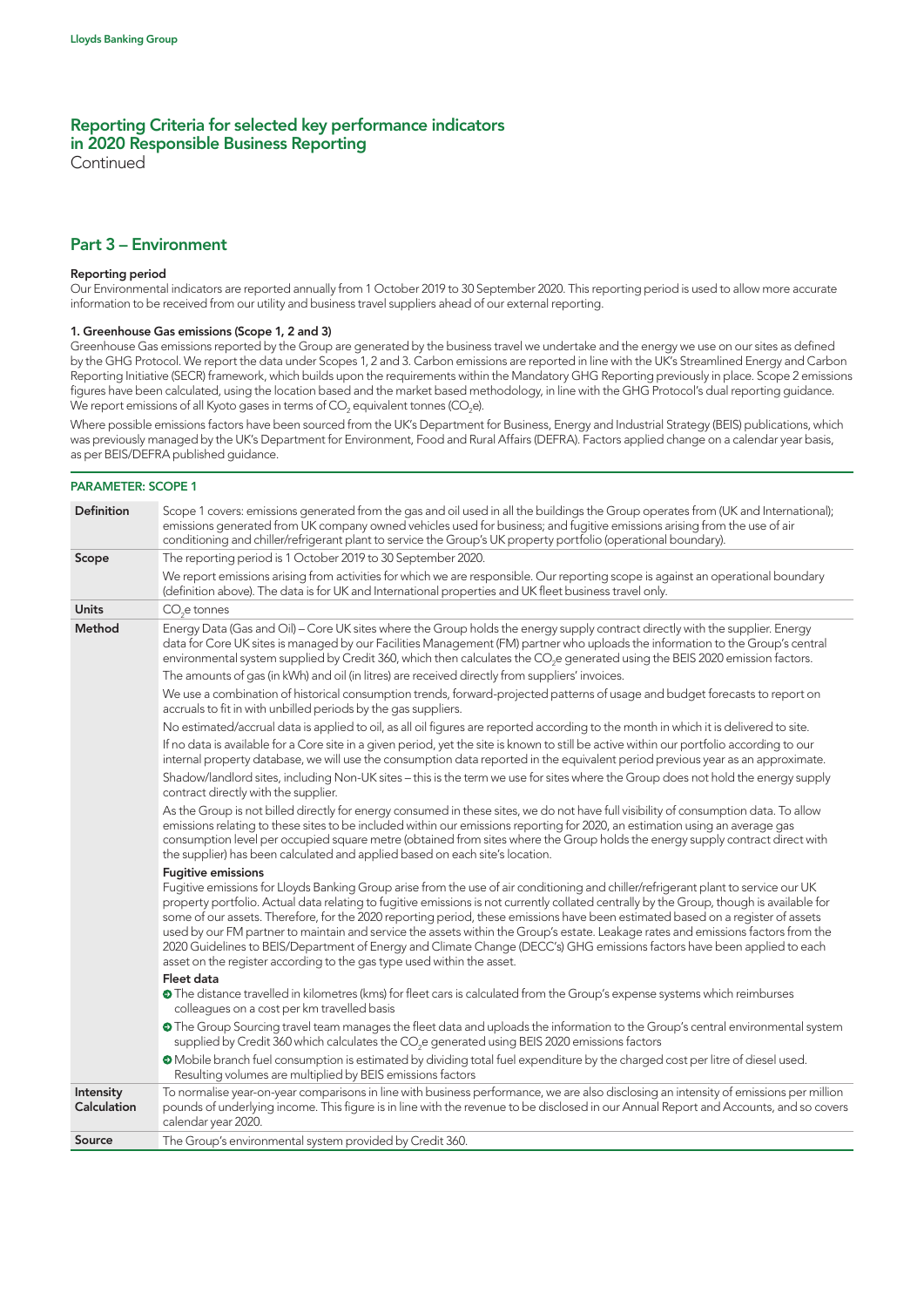Continued

| <b>PARAMETER: SCOPE 2</b> |                                                                                                                                                                                                                                                                                                                                                                                                                                                                                                                                                                                                                                                                                            |  |
|---------------------------|--------------------------------------------------------------------------------------------------------------------------------------------------------------------------------------------------------------------------------------------------------------------------------------------------------------------------------------------------------------------------------------------------------------------------------------------------------------------------------------------------------------------------------------------------------------------------------------------------------------------------------------------------------------------------------------------|--|
| <b>Definition</b>         | Scope 2 emissions cover emissions generated from the electricity used in all the buildings the Group operates from (UK and Non-UK<br>sites), as calculated by the location based and market based methodology.                                                                                                                                                                                                                                                                                                                                                                                                                                                                             |  |
| Scope                     | The reporting period is 1 October 2019 to 30 September 2020.                                                                                                                                                                                                                                                                                                                                                                                                                                                                                                                                                                                                                               |  |
|                           | • We report emissions arising from activities for which we are responsible; our reporting scope is against an operational boundary.<br>This comprises: emissions generated from the use of electricity in UK buildings where the Group holds the supply contract direct<br>with the electricity supplier; emissions generated from the use of electricity in UK buildings where the Group does not hold the<br>supply contract direct with the energy supplier (shadow/landlord sites/Non-UK sites)                                                                                                                                                                                        |  |
|                           | • As part of our strategy, the Group has made efforts to source renewable electricity throughout our portfolio                                                                                                                                                                                                                                                                                                                                                                                                                                                                                                                                                                             |  |
| <b>Units</b>              | $CO2e$ tonnes                                                                                                                                                                                                                                                                                                                                                                                                                                                                                                                                                                                                                                                                              |  |
| Method                    | <b>O</b> Energy (Electricity) - Core UK sites where the Group holds the energy supply contract directly with the supplier                                                                                                                                                                                                                                                                                                                                                                                                                                                                                                                                                                  |  |
|                           | O Billed Electricity data for Core UK sites is managed by our FM partner who uploads the information to the Group's central<br>environmental system supplied by Credit 360. The amount of energy used (in kWh) is received directly from suppliers' invoices                                                                                                                                                                                                                                                                                                                                                                                                                               |  |
|                           | • We use a combination of historical consumption trends, forward-projected patterns of usage and budget forecasts to report on<br>accruals to fit in with unbilled periods by the electricity suppliers                                                                                                                                                                                                                                                                                                                                                                                                                                                                                    |  |
|                           | If no data is available for a Core UK site in a given period, yet the site is known to still be active within our portfolio according to our<br>internal property database, we will use the consumption data reported in the equivalent period previous year as an approximate.                                                                                                                                                                                                                                                                                                                                                                                                            |  |
|                           | Energy data (electricity) - shadow/landlord sites/Non-UK sites are those sites where the Group does not hold the energy supply<br>contract directly with the electricity supplier.                                                                                                                                                                                                                                                                                                                                                                                                                                                                                                         |  |
|                           | As the Group is not billed directly for energy consumed in these sites, we do not have full visibility of deliver data.                                                                                                                                                                                                                                                                                                                                                                                                                                                                                                                                                                    |  |
|                           | To allow emissions relating to these sites to be included within our emissions reporting for 2020, an estimation using an average<br>electricity consumption level per occupied square metre (obtained from sites where the Group holds the energy supply contract<br>direct with the supplier) has been calculated and applied based on each site's location.                                                                                                                                                                                                                                                                                                                             |  |
|                           | <b>Unmetered ATMs</b>                                                                                                                                                                                                                                                                                                                                                                                                                                                                                                                                                                                                                                                                      |  |
|                           | As a significant proportion of the Group's ATMs are not billed directly, applicable consumption has been estimated based on the<br>expected electricity consumption calculated from metered ATMs, multiplied by the number of unmetered ATMs in our portfolio.                                                                                                                                                                                                                                                                                                                                                                                                                             |  |
|                           | <b>Location Based Reporting</b>                                                                                                                                                                                                                                                                                                                                                                                                                                                                                                                                                                                                                                                            |  |
|                           | In accordance with the GHG Protocol's Scope 2 guidance, total electricity as calculated above is multiplied by the UK average grid<br>factor, sourced from BEIS 2020. Emissions factors applied change on a calendar year basis in line with BEIS.                                                                                                                                                                                                                                                                                                                                                                                                                                         |  |
|                           | <b>Market Based Reporting</b>                                                                                                                                                                                                                                                                                                                                                                                                                                                                                                                                                                                                                                                              |  |
|                           | The Group is procuring Renewable Energy Guarantees of Origin (REGO) as proof of renewable origin for our electricity consumption<br>across the UK. REGOs are recognised as the sole quarantee of renewable supply in the UK, mediated by Ofgem, the regulator of the<br>UK energy industry. Additionally, the Group is sourcing Guarantees of Origin (GO) to cover our European sites, Renewable Energy<br>Certificates (RECs) for our US operations and International Renewable Energy Certificates (IRECs) for our Singapore operations.<br>Like REGOs in the UK, these each represent a unique claim to specific MWhs of renewable energy generated within their<br>respective markets. |  |
|                           | Owing to the nature of renewable supply that qualifies for these certificates, per GHG Protocol guidance, associated carbon is zero.<br>As the Group is sourcing REGOs equivalent to our total UK electricity consumption, the Group's UK electricity emissions are zero<br>under the market based methodology.                                                                                                                                                                                                                                                                                                                                                                            |  |
|                           | Overseas locations are accounted for as zero carbon since January 2020 as the Group sourced GOs, RECs and IRECs equivalent<br>to our estimated overseas electricity. Prior to January 2020, overseas locations have been accounted for at a residual mix factor<br>(the grid mix after all contracted supply has been discounted) in accordance with GHG Protocol guidance.                                                                                                                                                                                                                                                                                                                |  |
| Intensity<br>Calculation  | To normalise year-on-year comparisons in line with business performance, we are also disclosing an intensity of emissions per million<br>pounds of underlying income. This figure is in line with the revenue disclosed in our Annual Report and Accounts, and so covers<br>calendar year 2020.                                                                                                                                                                                                                                                                                                                                                                                            |  |
| Source                    | The Group's environmental system provided by Credit 360.                                                                                                                                                                                                                                                                                                                                                                                                                                                                                                                                                                                                                                   |  |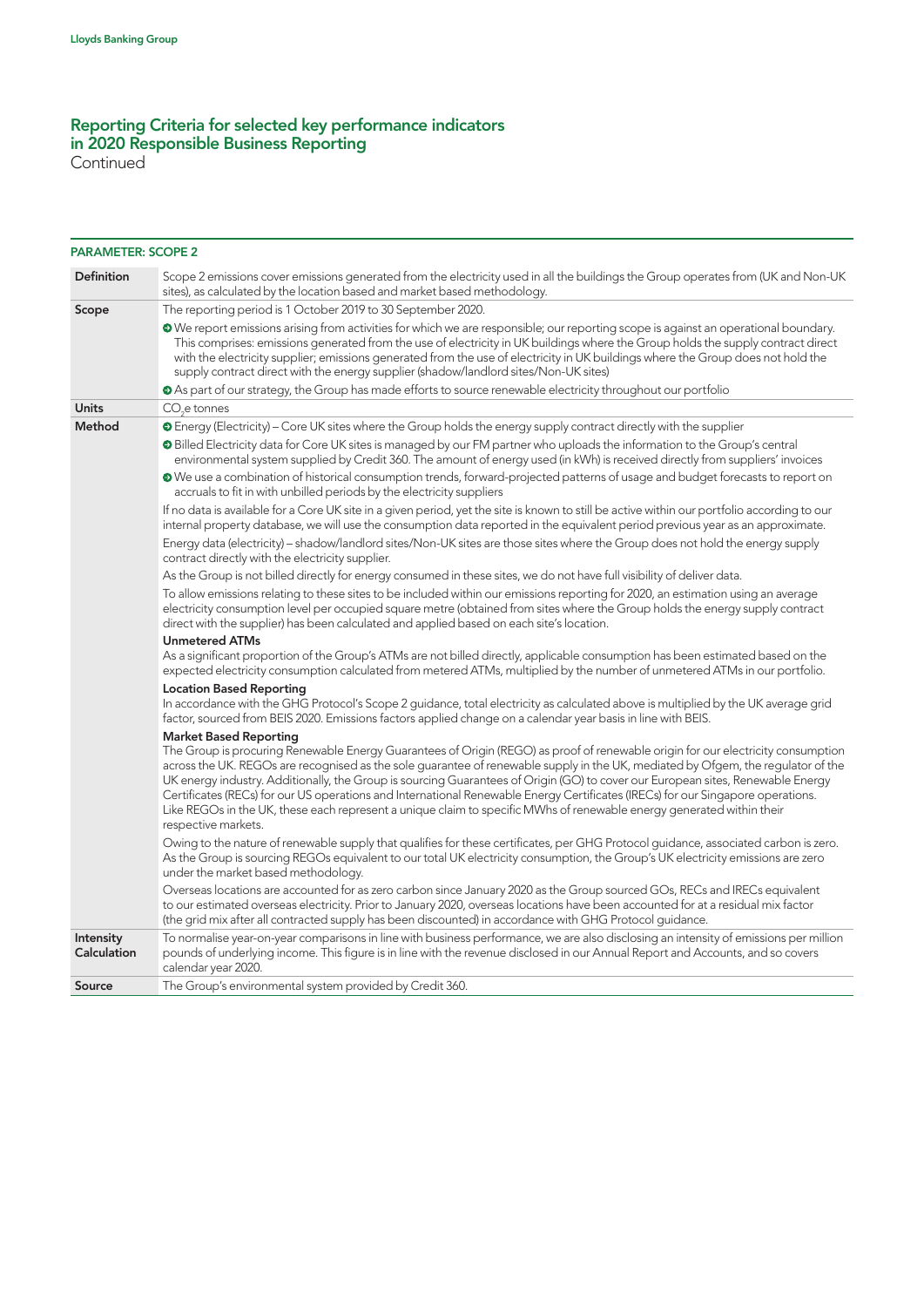Continued

| <b>PARAMETER: SCOPE 3</b> |                                                                                                                                                                                                                                                                                                                                                                                                                                                                                                                                                                                                                                          |
|---------------------------|------------------------------------------------------------------------------------------------------------------------------------------------------------------------------------------------------------------------------------------------------------------------------------------------------------------------------------------------------------------------------------------------------------------------------------------------------------------------------------------------------------------------------------------------------------------------------------------------------------------------------------------|
| Definition                | Scope 3 relates to the emissions generated by:                                                                                                                                                                                                                                                                                                                                                                                                                                                                                                                                                                                           |
|                           | Well to Tank (WTT) emissions of energy sources, which account for greenhouse gases emitted during the extraction and<br>transportation of fuels from the source to the point of supply; covering natural gas, oil, fuels used in the generation of the electricity<br>and fuels used in our vehicles we consume                                                                                                                                                                                                                                                                                                                          |
|                           | • Transmission and distribution (T&D) emissions account for the greenhouse gases associated with electricity lost during<br>transmission on the national grid, relative to those consumed on site                                                                                                                                                                                                                                                                                                                                                                                                                                        |
|                           | OUK colleagues undertaking business travel using rail, privately owned vehicles, hired vehicles, taxis, tube or by air, including direct<br>and WTT elements                                                                                                                                                                                                                                                                                                                                                                                                                                                                             |
|                           | O Commuting of UK and Non-UK colleagues to and from their home address to Group sites                                                                                                                                                                                                                                                                                                                                                                                                                                                                                                                                                    |
|                           | O Colleague energy use whilst working from home                                                                                                                                                                                                                                                                                                                                                                                                                                                                                                                                                                                          |
|                           | OWTT emissions of commuting of UK and Non-UK colleagues to and from their home address to Group sites                                                                                                                                                                                                                                                                                                                                                                                                                                                                                                                                    |
|                           | • The operational waste we generate from our own UK direct business activities. The word 'operational' is used to distinguish this<br>from the waste that is generated by construction, refurbishment and maintenance work we undertake on our existing sites or<br>through the construction of new sites, as well as the disposal of any IT/electronic equipment                                                                                                                                                                                                                                                                        |
|                           | Overnight hotel stays of UK and Non-UK colleagues during business trips                                                                                                                                                                                                                                                                                                                                                                                                                                                                                                                                                                  |
| Scope                     | The reporting period is 1 October 2019 to 30 September 2020.                                                                                                                                                                                                                                                                                                                                                                                                                                                                                                                                                                             |
|                           | The data is for:<br>O Business travel undertaken by UK-based colleagues and the associated WTT emissions                                                                                                                                                                                                                                                                                                                                                                                                                                                                                                                                 |
|                           | O Operational waste which includes general and confidential waste services for UK properties, provided by our FM partner                                                                                                                                                                                                                                                                                                                                                                                                                                                                                                                 |
|                           | Overnight hotel stays of all Group colleagues during business around the world                                                                                                                                                                                                                                                                                                                                                                                                                                                                                                                                                           |
|                           | O Commuting of all Group colleagues by any means of transport for each working day of the reporting period                                                                                                                                                                                                                                                                                                                                                                                                                                                                                                                               |
|                           | O Colleague heating and electricity energy use whilst working from home                                                                                                                                                                                                                                                                                                                                                                                                                                                                                                                                                                  |
|                           | <b>O</b> WTT and T&D emissions from source energy i.e. gas, oil and electricity                                                                                                                                                                                                                                                                                                                                                                                                                                                                                                                                                          |
| <b>Units</b>              | $CO2e$ tonnes                                                                                                                                                                                                                                                                                                                                                                                                                                                                                                                                                                                                                            |
| Method                    | <b>Rail and air travel</b>                                                                                                                                                                                                                                                                                                                                                                                                                                                                                                                                                                                                               |
|                           | The distance travelled in kms is calculated from the Group's online travel booking system HRG (Hogg Robinson Group) and the<br>Group's expense systems.                                                                                                                                                                                                                                                                                                                                                                                                                                                                                  |
|                           | The Group Sourcing travel team manages the data and uploads the information to the Group's central environmental system<br>supplied by Credit 360 which calculates the CO <sub>2</sub> e generated using BEIS 2020 emissions factors. The factors used change on a<br>calendar year basis as per BEIS guidance.                                                                                                                                                                                                                                                                                                                          |
|                           | <b>Privately owned vehicles</b>                                                                                                                                                                                                                                                                                                                                                                                                                                                                                                                                                                                                          |
|                           | The distance travelled in kms for business travel in privately owned vehicles is calculated from the Group's expense systems which<br>reimburses colleagues on a cost per km travelled basis.                                                                                                                                                                                                                                                                                                                                                                                                                                            |
|                           | The Group Sourcing travel team manages this data and uploads the information to the Group's central environmental system<br>supplied by Credit 360 which calculates the CO <sub>2</sub> e generated using BEIS 2020 emissions factors. The factors used change on a<br>calendar year basis as per BEIS guidance.                                                                                                                                                                                                                                                                                                                         |
|                           | <b>Hire Cars</b>                                                                                                                                                                                                                                                                                                                                                                                                                                                                                                                                                                                                                         |
|                           | Hire car data is managed by the Lex Autolease business within the Group who collate the data from our hire cars suppliers. Data is<br>then uploaded into the Group's central environmental system supplied by Credit 360, which then calculates the C0,e generated<br>using BEIS 2020 emissions factors. The factors used change on a calendar year basis as per BEIS guidance.                                                                                                                                                                                                                                                          |
|                           | Where distance travelled is not known for a hire period an average mileage for their specific trip is used.                                                                                                                                                                                                                                                                                                                                                                                                                                                                                                                              |
|                           | Commuting<br>As part of our annual colleague survey, we ask colleagues to specify their primary mode of transport used to travel to work both                                                                                                                                                                                                                                                                                                                                                                                                                                                                                            |
|                           | before and during the coronavirus pandemic. Knowing colleagues' place of work and place of residence, we estimate the expected<br>daily commuting distance through straight line distance mapping, adjusted to reflect additional distance associated with indirect<br>travel routes. Knowing typical UK work days before and during the coronavirus pandemic, we can determine an expected annual<br>distance travelled by colleagues. Results are upscaled according to the proportion of colleagues who did not respond to the survey<br>and those who could not be mapped and multiplied by emissions factors supplied by BEIS 2020. |
|                           | Home working                                                                                                                                                                                                                                                                                                                                                                                                                                                                                                                                                                                                                             |
|                           | In light of the coronavirus pandemic, a large proportion of LBG colleagues are now working from home; thus LBG have expanded<br>scope of reporting to account for incremental emissions activities now occurring at colleagues households. Number of homeworkers                                                                                                                                                                                                                                                                                                                                                                         |
|                           | globally is multiplied by expected incremental thermal energy allowance per work hour in the UK heating season (October to March).<br>Workstation power allowance for the sum total of all devices used to facilitate work (lighting, laptop computer, secondary monitor,<br>phone, printers etc) are multiplied by number of work hours to provide total workstation electricity usage. Thermal and electrical                                                                                                                                                                                                                          |
|                           | energy requirements are multiplied by the UK natural gas conversion factor and grid electricity average respectively, as published by<br>BEIS 2020, to determine total emissions.                                                                                                                                                                                                                                                                                                                                                                                                                                                        |
|                           | Upstream emissions of other source<br>The base data captured for gas, oil, electricity, fleet, rail and air travel, private vehicles, hire cars, commuting - calculated within the                                                                                                                                                                                                                                                                                                                                                                                                                                                       |
|                           | above Scope 1, 2 and 3 parameters - are applied to BEIS 2020 emissions factors covering WTT and T&D emissions.                                                                                                                                                                                                                                                                                                                                                                                                                                                                                                                           |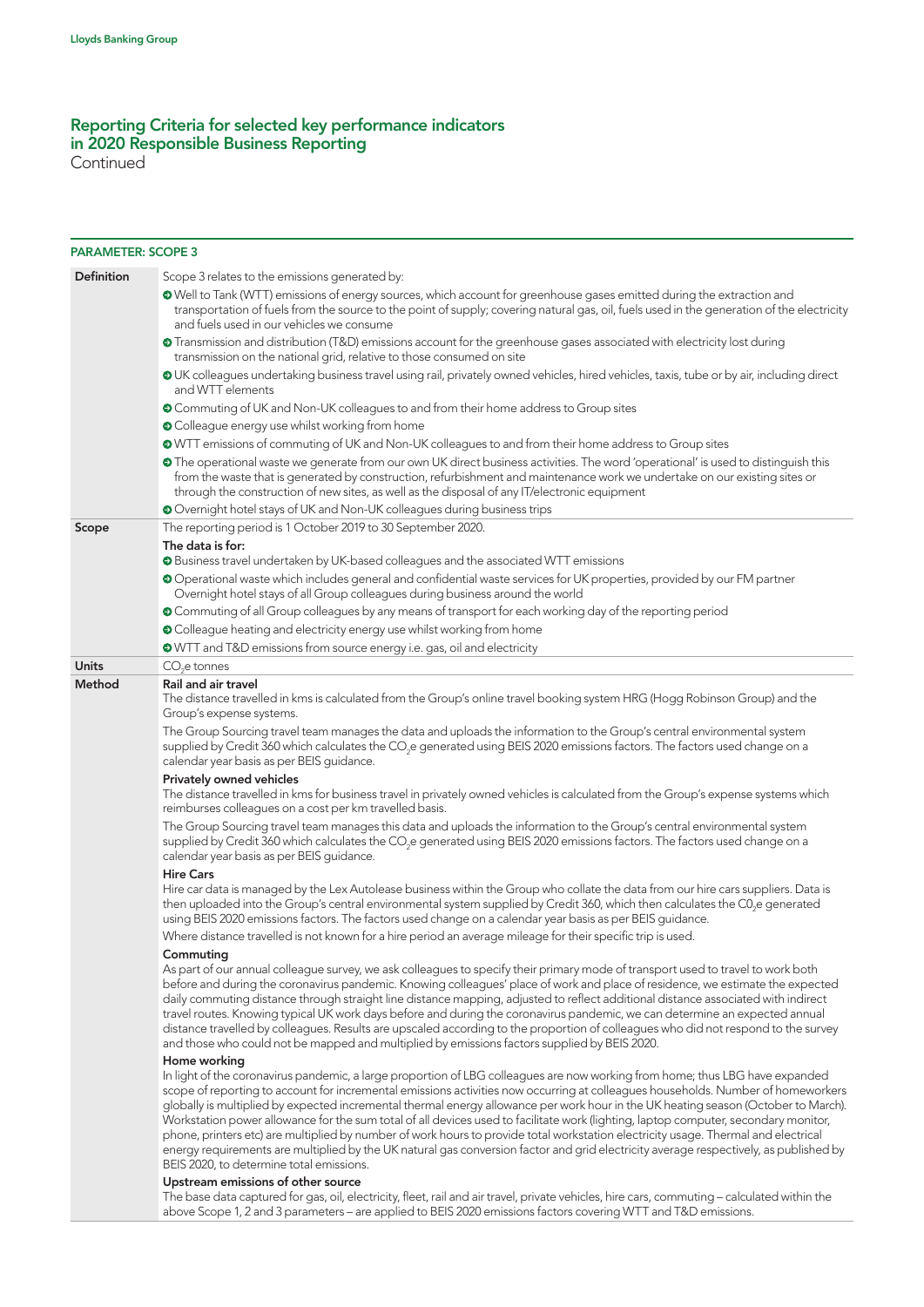Continued

#### PARAMETER: SCOPE 3 continued

| Method    | <b>Operational Waste</b>                                                                                                                                                                                                                                                                                                                                                                                                                                                                                                                                                                                                                                                     |
|-----------|------------------------------------------------------------------------------------------------------------------------------------------------------------------------------------------------------------------------------------------------------------------------------------------------------------------------------------------------------------------------------------------------------------------------------------------------------------------------------------------------------------------------------------------------------------------------------------------------------------------------------------------------------------------------------|
| continued | Operational waste is managed by our FM partner who receives information relating to the number and type of collections per site<br>each month directly from sub-contractors and uploads this information to the Group's central environmental system supplied by<br>Credit 360, which calculates the CO <sub>2</sub> e generated using BEIS 2020 emissions factors. Where primary waste data is unavailable,<br>we estimate approximate waste volumes for sites which are not covered by waste collections by multiplying floor area by an<br>intensity of actual data per unit floor area where both are available. Less than 10 per cent of data is estimated in this way. |
|           | <b>Hotel Stays</b><br>Hotel stays data is managed through our HRG platform, recording room nights booked by country. Data is then uploaded into the<br>Group's central environmental system supplied by Credit 360, which then calculates the CO <sub>2</sub> e generated using BEIS 2020 emissions<br>factors. The factors used change on a calendar year basis as per BEIS quidance.                                                                                                                                                                                                                                                                                       |
| Source    | The Group's environmental system provided by Credit 360.                                                                                                                                                                                                                                                                                                                                                                                                                                                                                                                                                                                                                     |

## 1. Water consumption

| <b>Definition</b> | The amount of water supplied to our operations. This means our water consumption reporting covers the consumption of water<br>used in all the buildings the Group operates from (UK and Non-UK sites).                                                                                                                                                                                                                                                             |
|-------------------|--------------------------------------------------------------------------------------------------------------------------------------------------------------------------------------------------------------------------------------------------------------------------------------------------------------------------------------------------------------------------------------------------------------------------------------------------------------------|
| Scope             | The reporting period is 1 October 2019 to 30 September 2020.                                                                                                                                                                                                                                                                                                                                                                                                       |
|                   | • We report consumption arising from activities for which we are responsible; our reporting scope is against an operational<br>boundary. This comprises: consumption from the use of water in UK buildings where the Group holds the supply contract direct<br>with the water supplier and consumption from the use of water in buildings where the Group does not hold the supply contract<br>direct with the water supplier (shadow/landlord sites/Non-UK sites) |
| <b>Units</b>      | m <sup>3</sup>                                                                                                                                                                                                                                                                                                                                                                                                                                                     |
| Method            | Water data for UK sites where the Group holds the water supply contract direct with the water supplier is managed by our FM partner<br>who uploads the information into the Group's central environmental system supplied by Credit 360.                                                                                                                                                                                                                           |
|                   | We use a combination of historical consumption trends, forward-projected patterns of usage and budget forecasts to report on<br>accruals to fit in with unbilled periods by the water suppliers.                                                                                                                                                                                                                                                                   |
|                   | Water data for UK sites where the Group holds the water supply contract direct with the water supplier is managed by our FM partner<br>who uploads the information into the Group's central environmental system supplied by Credit 360.                                                                                                                                                                                                                           |
|                   | The amount of water used (in m3) is received directly from suppliers' invoices.                                                                                                                                                                                                                                                                                                                                                                                    |
|                   | If no data is available for a Core site in a given period, yet the site is known to still be active within our portfolio according to our<br>internal property database, we will use the consumption data reported in the equivalent period previous year as an approximate.                                                                                                                                                                                       |
|                   | Water data - shadow/landlord/Non-UK sites, are those where the Group does not hold the water supply contract directly with the<br>water supplier.                                                                                                                                                                                                                                                                                                                  |
|                   | As the Group is not billed directly for water consumed in these sites, we do not have full visibility of consumption data.                                                                                                                                                                                                                                                                                                                                         |
|                   | To allow consumption relating to these sites to be included within our reporting for 2020, an estimation using an average water<br>consumption level per occupied square metre (obtained from sites where the Group holds the water supply contract direct with<br>the supplier) has been calculated and applied based on each site's location.                                                                                                                    |
| Source            | The Group's environmental system provided by Credit 360.                                                                                                                                                                                                                                                                                                                                                                                                           |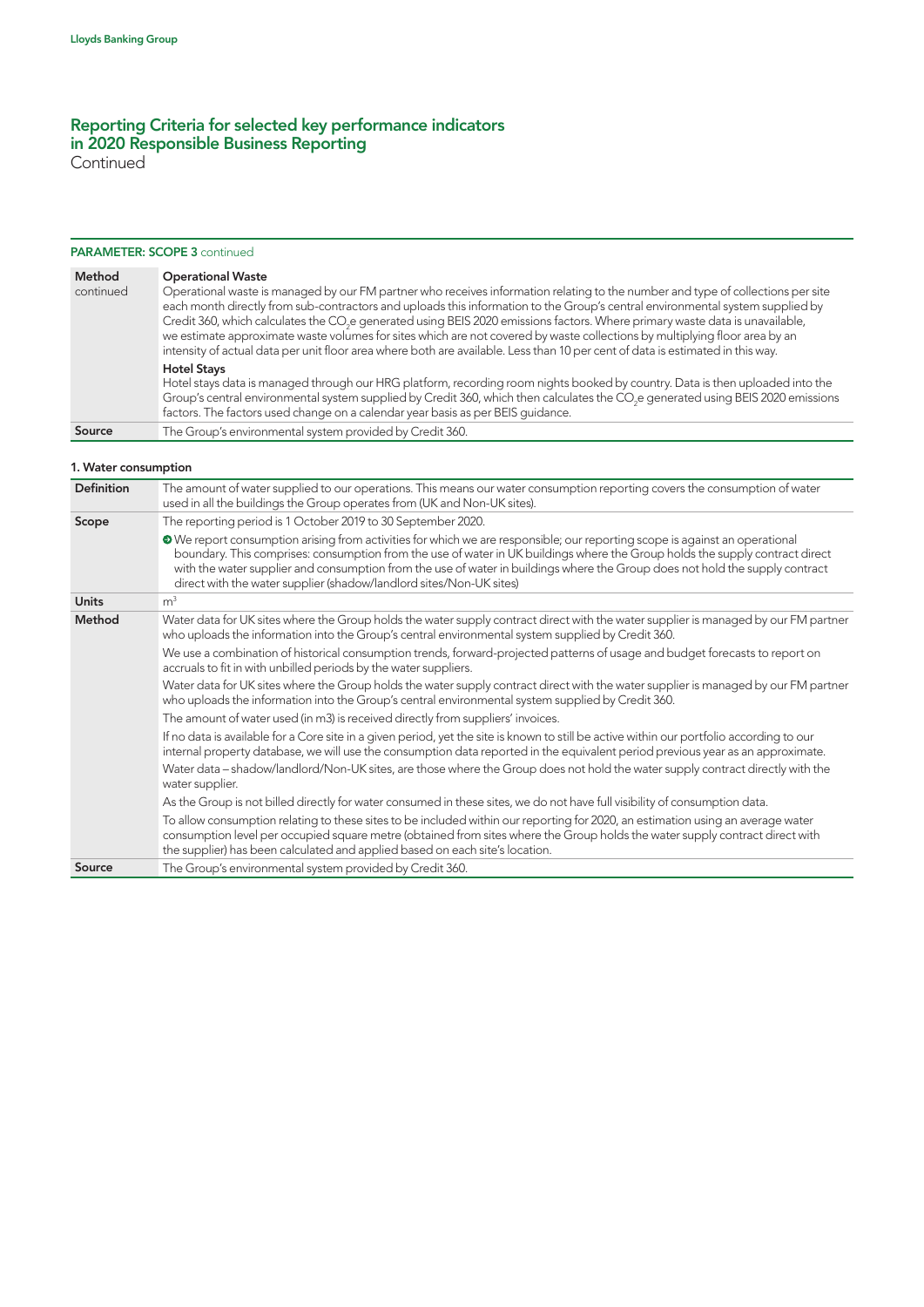Continued

# 2. Operational waste

|                   | <b>PARAMETER: OPERATIONAL WASTE</b>                                                                                                                                                                                                                                                                                                                              |
|-------------------|------------------------------------------------------------------------------------------------------------------------------------------------------------------------------------------------------------------------------------------------------------------------------------------------------------------------------------------------------------------|
| <b>Definition</b> | The operational waste we generate from our own UK direct business activities. The word 'operational' is used to distinguish this from<br>the waste that is generated by construction, refurbishment and maintenance work we undertake on our existing sites or through the<br>construction of new sites, as well as the disposal of any IT/electronic equipment. |
| Scope             | The reporting period is the 1 October 2019 to 30 September 2020.                                                                                                                                                                                                                                                                                                 |
|                   | Operational waste includes the general and confidential waste services provided by our FM partner.                                                                                                                                                                                                                                                               |
|                   | Construction waste (i.e. waste created through building or refurbishment of sites) is captured separately and not included within<br>this data.                                                                                                                                                                                                                  |
|                   | IT/electronic equipment waste, sanitary waste and waste produced as a result of maintenance activity are not included in the scope<br>of this reporting, as no data is centrally collated in respect of these waste streams.                                                                                                                                     |
|                   | The data is for UK properties where the general and confidential waste management service is provided and estimates for sites<br>outside of the scope of contract, including landlord sites and non-UK sites.                                                                                                                                                    |
| <b>Units</b>      | Tonnes                                                                                                                                                                                                                                                                                                                                                           |
| Method            | Operational waste is managed by our FM partner who receives information relating to the number and type of collections per site<br>each month directly from sub-contractors and uploads this information to the Group's central environmental system supplied by<br>Credit 360.                                                                                  |
|                   | Sub-contractors supply the number of each container type that is removed from our sites on a monthly basis. Agreed average<br>weights are then applied to each container type (that is not weighed on collection) to estimate the volume of waste removed.                                                                                                       |
|                   | For confidential waste, industry standard averages according to waste type and typical container volume are used.                                                                                                                                                                                                                                                |
|                   | For general non-confidential waste, where possible, the sub-contractor weighs the containers at the point of collection, however,<br>if actual weight is not available then average weights are applied as per the following hierarchy:                                                                                                                          |
|                   | 1. Taking an average of any weights on the actual sites contract over the last 6 months                                                                                                                                                                                                                                                                          |
|                   | 2. If no weights on the sites contract for the last 6 months then an average weight for container type, e.g. 1100 for Dry Mixed<br>Recycling (DMR) at account number level is applied                                                                                                                                                                            |
|                   | 3. If no average weight for this then calculate the average weight per cubic metre of the product type, e.g. DMR at account level.                                                                                                                                                                                                                               |
|                   | Where primary waste data, per the above, is unavailable, we estimate approximate waste volumes for sites which are not covered<br>by waste collections by multiplying floor area by an intensity of actual data per unit floor area where both are available. Less than<br>10 per cent of data is estimated in this way.                                         |
| Source            | The Group's environmental system provided by Credit 360.                                                                                                                                                                                                                                                                                                         |